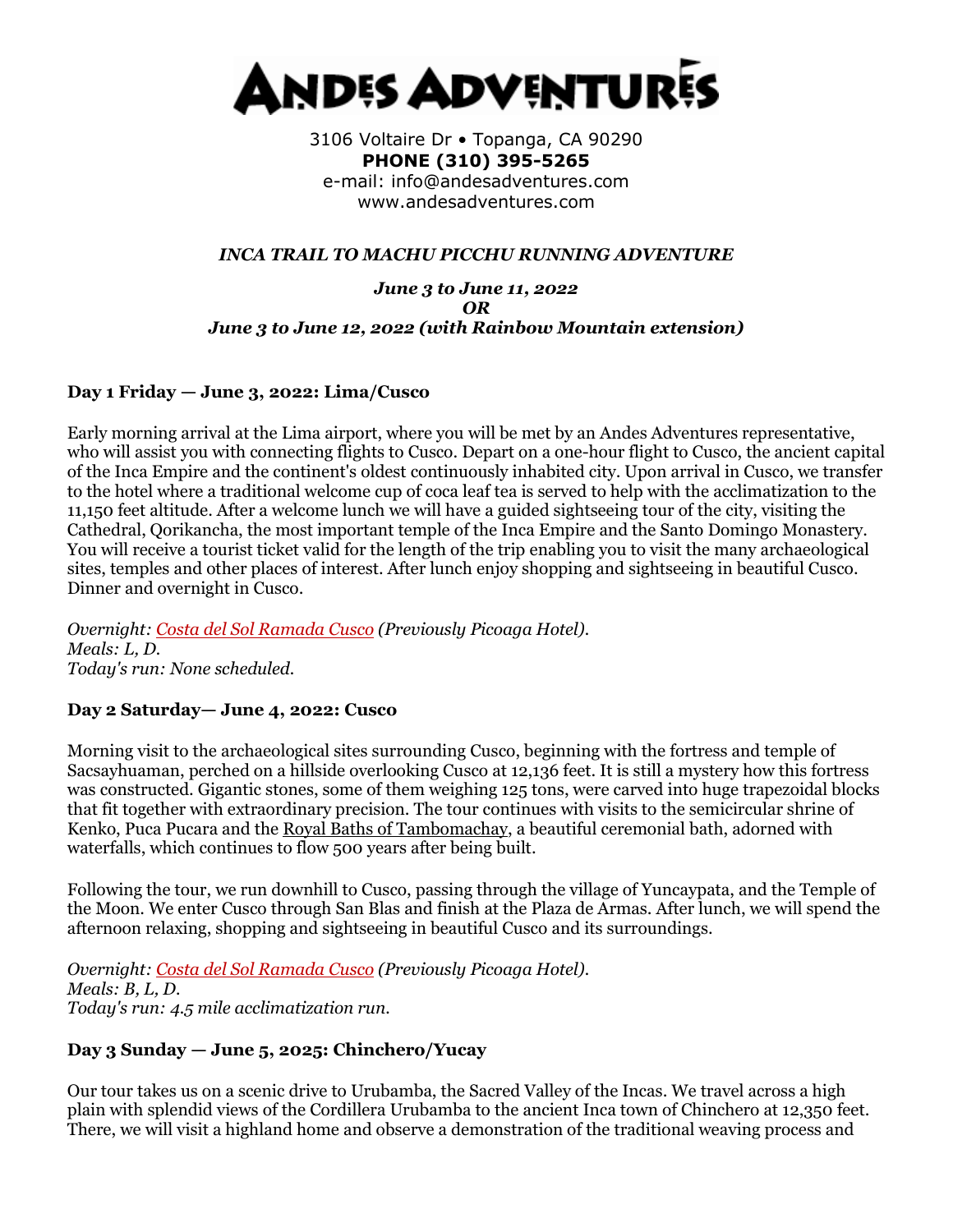shop for local handicrafts. Acclimatization run, starting on flat terrain, passing through the salt mines of Maras and finishing down a scenic trail leading to the Urubamba River.

We prepare for the Inca Trail Running Adventure and spend the afternoon relaxing in Yucay and its surroundings. Overnight in the town of Yucay.

*Overnight: [Sonesta Posada del Inca Hotel](http://www.sonesta.com/SacredValley/) in Yucay, Peru's [Leading Boutique Hotel](http://www.worldtravelawards.com/profile-5312-sonesta-posadas-del-inca-sacred-valley) in 2011, 2012 and 2013 (World Travel Awards). Meals: B, L, D. Today's run: 5 mile acclimatization run.*

# **Day 4 Monday — June 6, 2022: Ollantaytambo/Llactapata**

We visit the village of Ollanta and Ollantaytambo, the best surviving example of an Inca town. Most of its buildings sit upon Inca walls and the street plan is still the original laid out by its Inca builders. Its stonework, narrow cobbled streets, family courtyards and water system is exactly as it was built in Inca times. You will be able to appreciate the Inca agricultural terraces that create small tiers of fertile land on very steep slopes.

We have a light lunch in Ollantaytambo and continue on a short ride by bus to the trailhead at km 82 "Piscacucho," where we begin our run to km 88 "Qoriwayrachina." There we enter the Machu Picchu Sanctuary National Park. About a mile later we arrive at our camp in the archaeological site of Llactapata "Town on Hillside" at 8,400 feet. Upon arrival in camp we enjoy hot coca tea and a great view of the Urubamba mountain range.

Note: We no longer offer rafting on the Urubamba River in Cusco because pollution of the river has increased and the water quality is not suitable for rafting on any section of the river.

*Overnight: Camp at Llactapata. Meals: B, L, D. Today's run: About 6.5 miles along the Urubamba River. Some runners choose to hike this day.*

#### **Day 5 Tuesday — June 7, 2022: Phuyupatamarca**

Early breakfast and start of our Inca Trail run. The trail continues along the Cusichaca River and follows it upstream on a gradual climb for another three miles leaving behind the Urubamba valley and a magnificent view of snow-capped Mount Veronica (18,865'), the highest peak in the Cordillera Urubamba. We reach the village of Wayllabamba at 9,680 feet, the last inhabited village on the Inca trail. Penetrating the spectacular Llulluchayoc gorge; the trail becomes steeper as we enter mossy woods and continue our uphil climb through a thick forest, before emerging into a large meadow "pampa", Llulluchapampa high above tree line at about 12,350 feet. We continue to Warmiwañusq'a pass "Pass of the Dead Woman" at 13,779 feet, the highest pass in the Inca Trail. A descent into the valley brings us to Pacaymayo River at 11,880 feet. *We will have an aid station here.* [Ascending steps,](https://www.andesadventures.com/images/IncaTrailStepsb.jpg) we begin the climb towards Runkurakay pass. On the way we encounter the [Runkurakay watchtower ruins](https://www.andesadventures.com/images/RunkurakayTowerb.jpg) at 12,464 feet and pass by a couple of small lakes, before reaching the Runkurakay pass at 13,000 feet. From here you will have excellent views of the glaciated peaks of the Cordillera Vilcabamba. Most of the climb is behind us; the trail descends rocky slopes and reaches the strategic fortress of Sayacmarca "Dominant Town" at 11,880 feet. Beyond Sayacmarca the trail enters dense groves and you will find impressive evidence of Inca road construction, with its six feet wide and carefully constructed stone-paved trails. An amazing engineering accomplishment! We will negotiate a 20 meter Inca tunnel with carved steps and soon the trail becomes a magnificent stone staircase leading to Phuyupatamarca "Town in the Clouds" at 12,000 feet. We summit the third pass and have our first look into the deep gorge of the Urubamba River and reach our camp in Phuyupatamarca.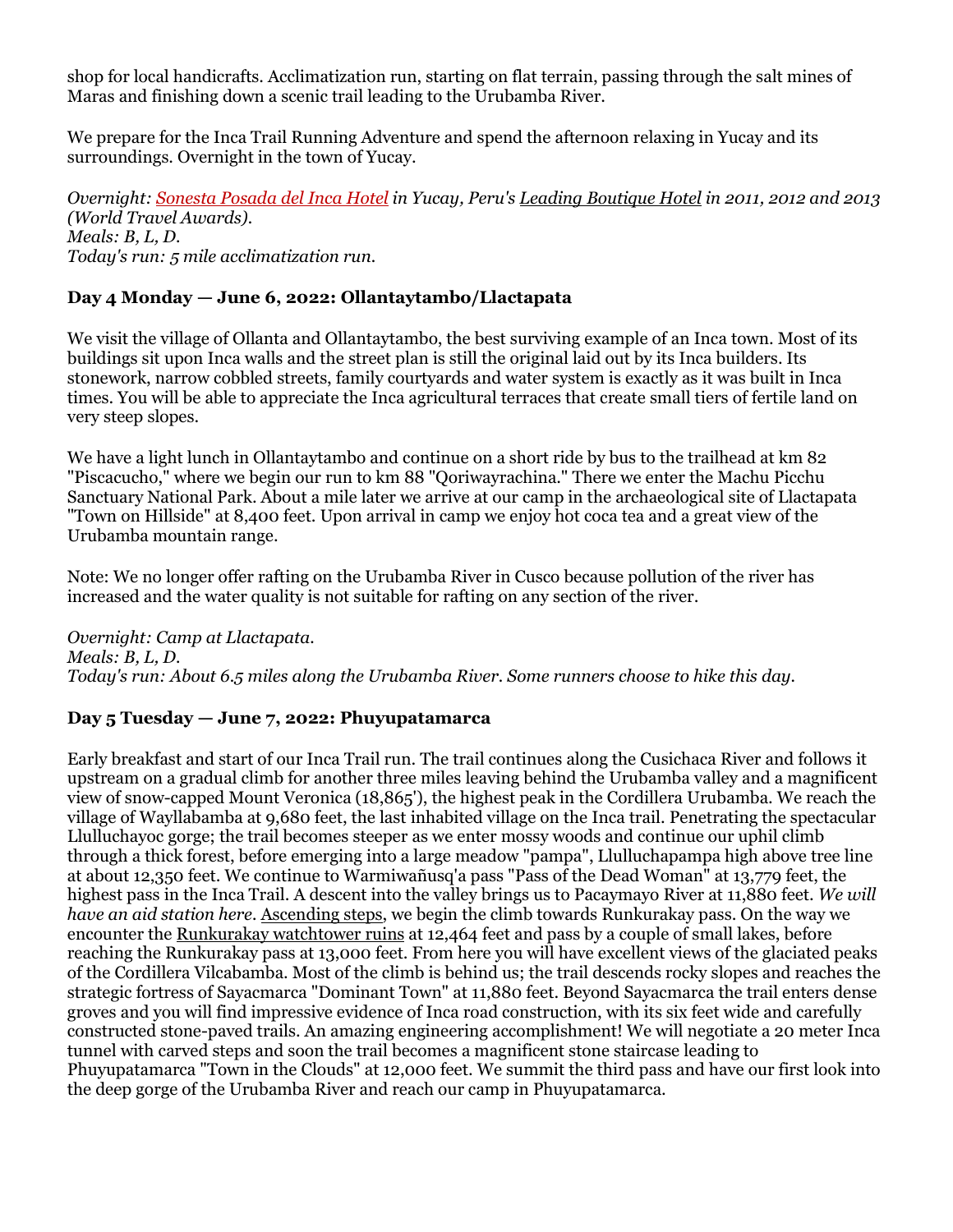*Overnight: Camp at Phuyupatamarca. Meals: B, L, D. Today's run: 13.1 miles. Optional ½ marathon or run at your own pace.*

# **Day 6 Wednesday— June 8, 2022: Machu Picchu**

The trail follows down a series of hundreds of steps, passing by ceremonial Inca baths where mountain water still flows through carved stone channels. As we descend into the cloud forest, we will be surrounded by abundance of exotic varieties of plants, orchids and flowers until reaching the ruins of Wiñay Wayna "Forever Young." We run down a dirt trail about three and a half miles to Intipunku "Gateway of the Sun" at 8,860 feet. Suddenly, the full grandeur of the world's greatest ruins are revealed, the domed peak of Huayna Picchu and [the lost City of the Incas, MACHU PICCHU](https://www.andesadventures.com/images/machupicchutrek02b.jpg) at 7,900 feet. Our evening includes Machu Picchu Pueblo (previously known as Aguas Calientes), where we will enjoy a celebration dinner.

*Overnight: [El Mapi Hotel Machu Picchu.](http://www.elmapihotel.com/) Meals: B, L, D. Today's run: 5.5 miles.*

### **Day 7 Thursday — June 9, 2022: Machu Picchu**

We spend the early part of the morning with our expert guide, for a tour of the mysterious city, its [magnificent temples,](https://www.andesadventures.com/images/TempleSunb.jpg) terraced hillsides, [archaeological curiosities,](https://www.andesadventures.com/images/ga_Intihuatanab.jpg) irrigation channels, fountains, elaborate stone work and chambers of unknown purpose. As we listen to the theories about the mysteries of Machu Picchu, we wonder how and why this city was built in such a remote place and what its purpose might have been. Fortunately this outstanding citadel was never discovered by the Spaniards and was spared from destruction.

Continue exploring the ruins of Machu Picchu, or relax in Aguas Calientes. You may also choose from several additional (unguided) activities such as a moderate hike or run to the Inca Bridge; or an optional climb to the 9,500 feet summit of Machu Picchu mountain or an optional climb to the airy summit of Huayna Picchu at 9,000 feet (the optional climb has to be arranged in advance).

*Overnight: [El Mapi Hotel Machu Picchu.](http://www.elmapihotel.com/) Meals: B, L, D. Today's run: Optional distances.*

# **Day 8 Friday — June 10, 2022: Pisac/Cusco**

This morning we board the train to Urubamba. We continue by bus to visit the Andean village of Pisac. Our guide takes us through the village to visit its colorful market where extensive selections of colorful weavings, ceramics, sweaters and other handicrafts are sold at bargain prices. The afternoon is free for shopping and enjoying Cusco. In the evening, we will have our farewell dinner in one of Cusco's finest restaurants. Overnight in Cusco.

*Overnight: [Costa del Sol Ramada Cusco](http://www.costadelsolperu.com/peru/hotels/cusco/) (Previously Picoaga Hotel). Meals: B, L, D. Today's run: Optional distances.*

#### **Day 9 Saturday — June 11, 2022: Cusco/Lima/Flight home OR stay one more day in Cusco to visit Rainbow Mountain**

Runners that choose to stay one more day to visit Rainbow Mountain will fly to Lima on Sunday. See the details for the special Rainbow Mountain Extension below. Program in Lima will be the same for those that go to Rainbow Mountain.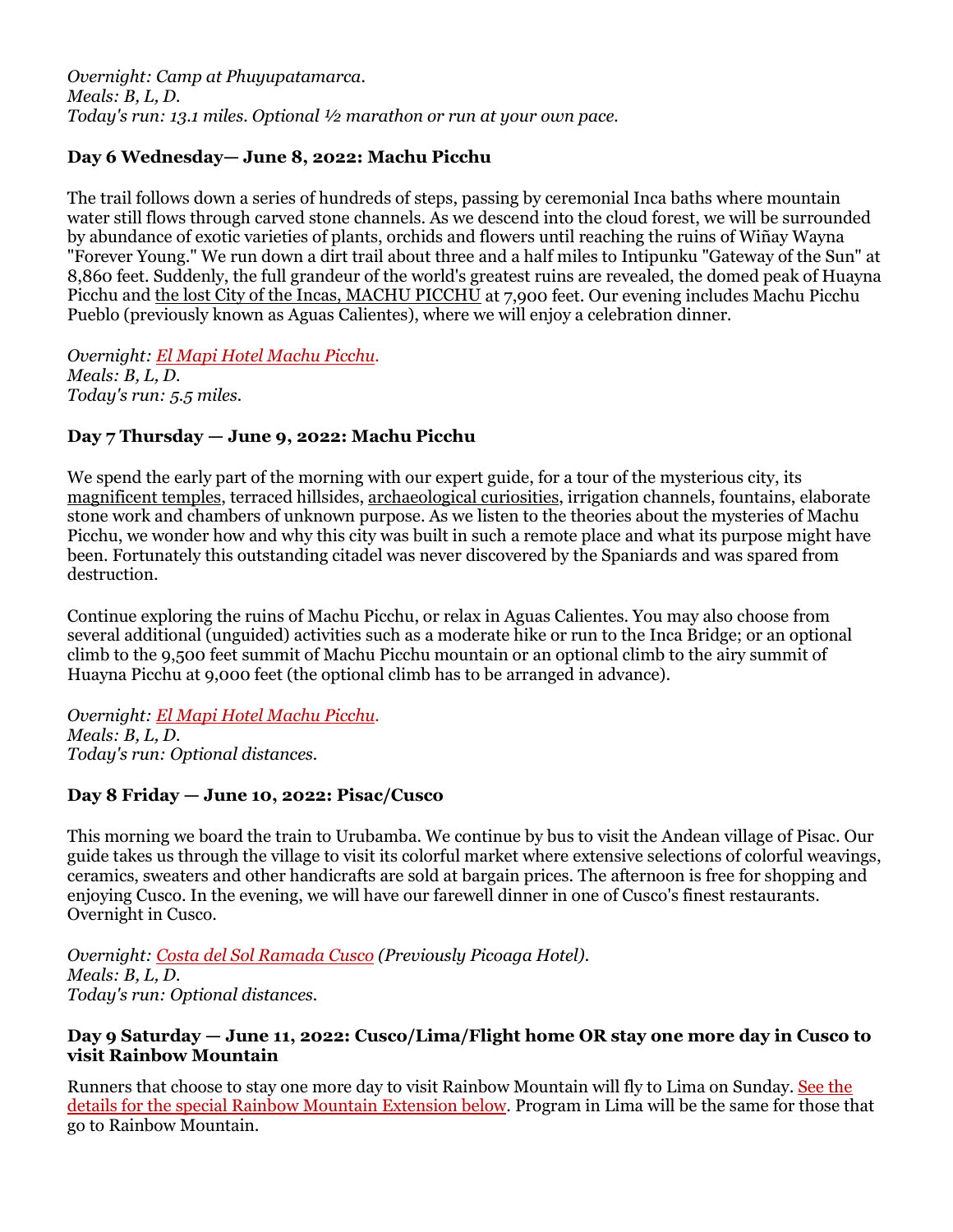After breakfast, transfer to the Cusco airport for the flight to Lima. Upon arrival we are met at the airport and we continue on a sightseeing guided city tour of colonial and modern Lima. Highlights include Lima's Cathedral, government palace in Plaza Mayor, San Francisco monastery, San Isidro, Miraflores and a scenic view of the coastline. We end the tour at the restaurant for lunch and from there we go to check-in at the hotel in Miraflores, where a day-room is available. Those departing tonight have a day-room and a transfer to the airport in the evening and depart on homeward-bound flights.

*Overnight: [Hotel San Agustín Exclusive](http://www.hotelessanagustin.com.pe/hotel_exclusive_miraflores.htm) in Miraflores. Meals: B, L. Today's run: None scheduled.*

# *Rainbow Mountain Extension*

Those that choose the extension to Rainbow Mountain will stay in Cusco one more day and will fly to Lima on Sunday. The program in Lima will be the same for those that take the extension and those that return to Lima on Saturday.

- Altitude hike with great scenery

- You will reach about 5,100 meters (16,700 feet). You will be acclimatized at the end of trip.

### **This extension is literally offered "at cost"**

Cost: \$150 per person Single Supplement: \$50

#### **EXTENSION INCLUDES:**

Tour/hike on Rainbow Mountain, large bus transportation, guides, lunch, dinner at a fine restaurant in Cusco and overnight Costa del Sol Ramada hotel - double occupancy.

#### **Day 9 Saturday — June 11, 2022: Rainbow Mountain**

Early morning buffet breakfast at Costa del Sol Ramada hotel and we depart at about 5:00 AM.

We drive to Cusipata, continue to the town of Chirihuani and finally arriving at the trailhead in Fula Wasi Pata 4,630 meters (15,190 feet), the trailhead of the Red Valley – Vinicunca "Rainbow Mountain.

We hike uphill with gradually changing views of the stunning colors created by natural minerals that give the colors to the mountain. The multi-colored mountain, with sediment created from mineral deposits over millions of years has been uncovered recently due to climate change.

We reach the summit of **Rainbow mountain, also known as 7 Color Mountain – Vinicunca,** at about 5,100 meters (16,700 feet). We spend some time in the summit for pictures and enjoy the views of the red and multicolor mountains. In this valley you will see herds of alpacas, llamas and Andean birds as well as Andean people in traditional clothing. You will also have views of the glaciers and snow-capped mountains of the Vilcanota mountain range, the view dominated by Mount Ausangate 20,905' - the highest mountain in Cusco and considered by the highlanders as the sacred Apu "Mountain Spirit." On a clear day it is possible to see Mount Salcantay the highest mountain in the Vilcabamba mountain range as well as Mount Veronica - the highest mountain in the Urubamba Mountain Range. Our descent will take about one hour.

On our return to Cusco we will visit 2 sites in the Quispicanchi district:

**Church of Andahuaylillas -** Its construction dates from 1580, baroque style church dedicated to San Pedro Apóstol. The church is nicknamed "The Sistine Chapel of the Andes." because of its colorful murals, a coffered painted ceiling and an ornate gold-leaf altar

**Pikillacta** - Pre Inca city of the Wari people whose apogee dates between the 800 and 1100 years AC. It was the entrance door to the Sacred City of the Incas.

We will arrive in Cusco before 7:00 PM. Dinner and overnight in Cusco.